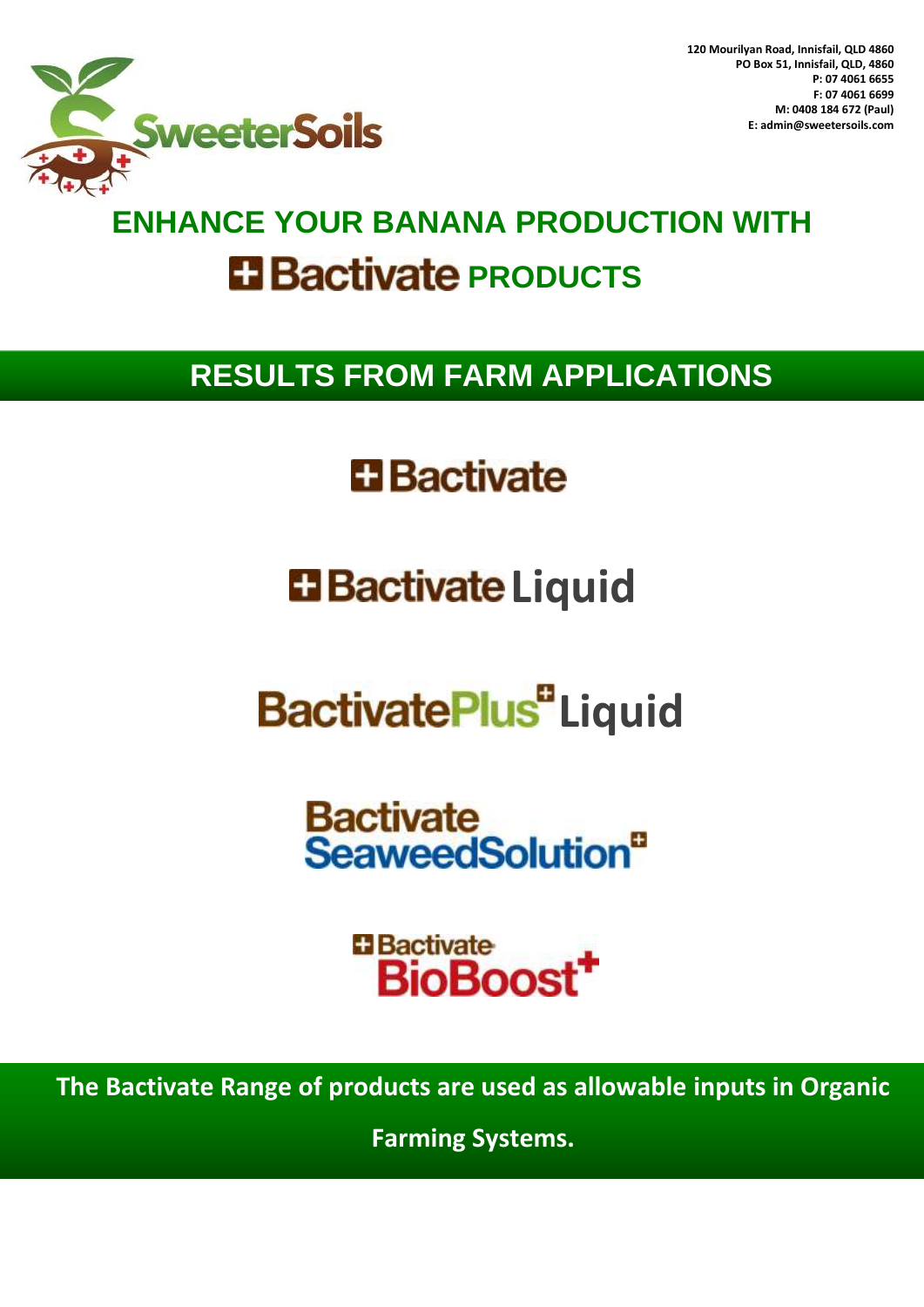

#### **GRANULAR MICROBIAL SOIL CONDITIONER**

Several trials have shown that Bactivate treatments in Cavendish Bananas increase production with

#### Positive Cash Flow Outcomes.

#### **Cost Benefit comparison in Bananas using Bactivate program**



The increase in Bunch size in Block Two compared with Block One is statistically significant over the 5 month period that data was collected. Over the 129 bunches assessed during this period, the difference in hand count between untreated and treated was 11.0597 to 11.58065, an increase of 0.5268 hands. A **4.76% increase in production** in the Bactivate treated Block Two.

#### **Cost Benefit analysis**

Calculations using a 1500 bunches/Ha. Weight of 0.5268 hand calculated at 2kg.

An Extra 3000kg / Ha of Banana production.

Based on current prices of \$18/carton (15kg).

**Increase in production = an extra 200 cartons/ Ha x \$18/carton = \$3, 600/Ha**

**This is a 4.76% increase in production**

**Value of extra Production - \$3,600.00 / Ha / Yr.**

**Cost of Bactivate programme - \$1,617.00 / Ha / Yr.**

**An increase in Cash Flow of - \$1,983.00 / Ha / Yr.**

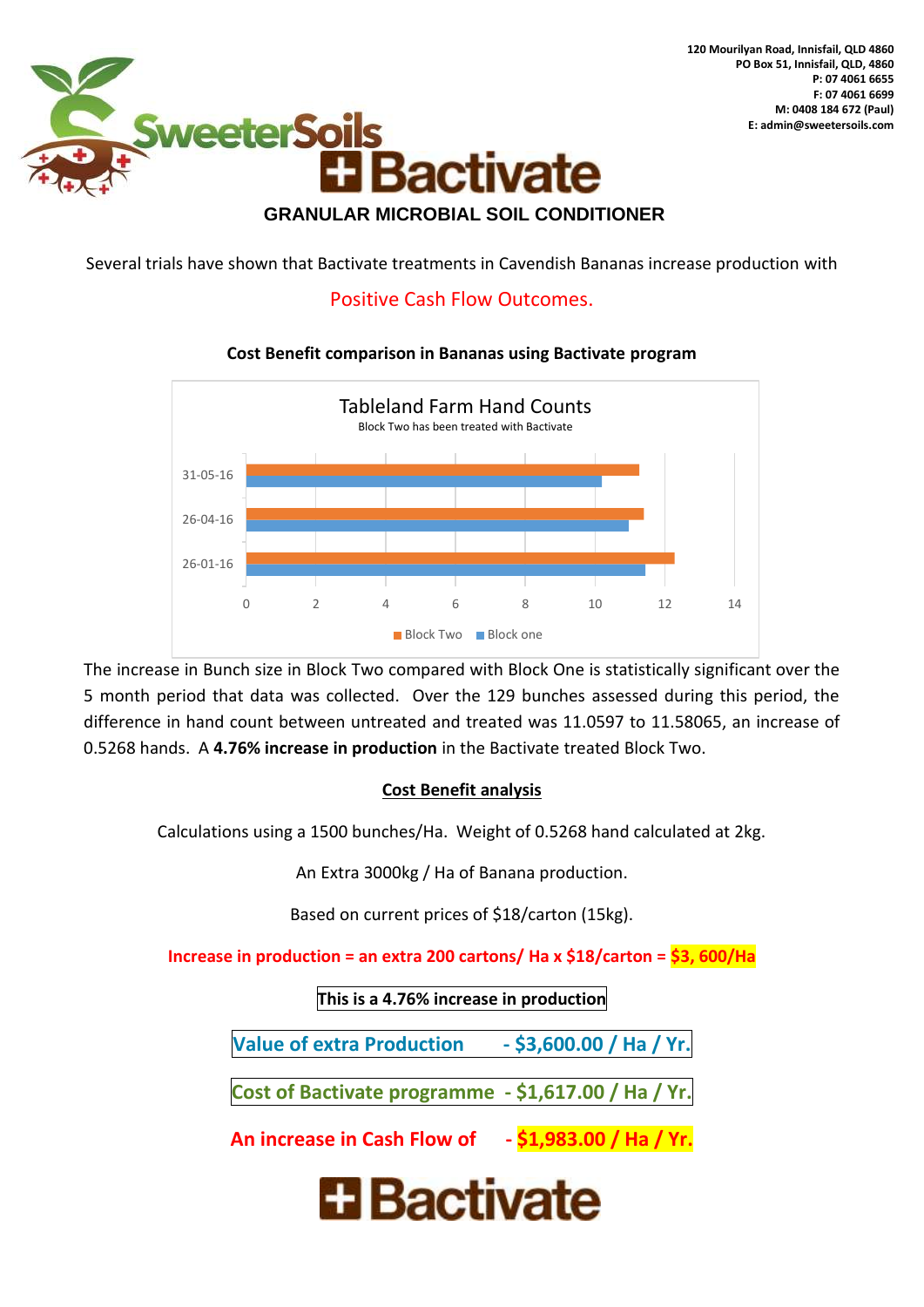

**120 Mourilyan Road, Innisfail, QLD 4860 PO Box 51, Innisfail, QLD, 4860 P: 07 4061 6655 F: 07 4061 6699 M: 0408 184 672 (Paul) E: admin@sweetersoils.com**

**Bactivate** is used in conjunction with **Bioboost +** and **Bactivate Seaweed** to achieve consistent production and economic gains.



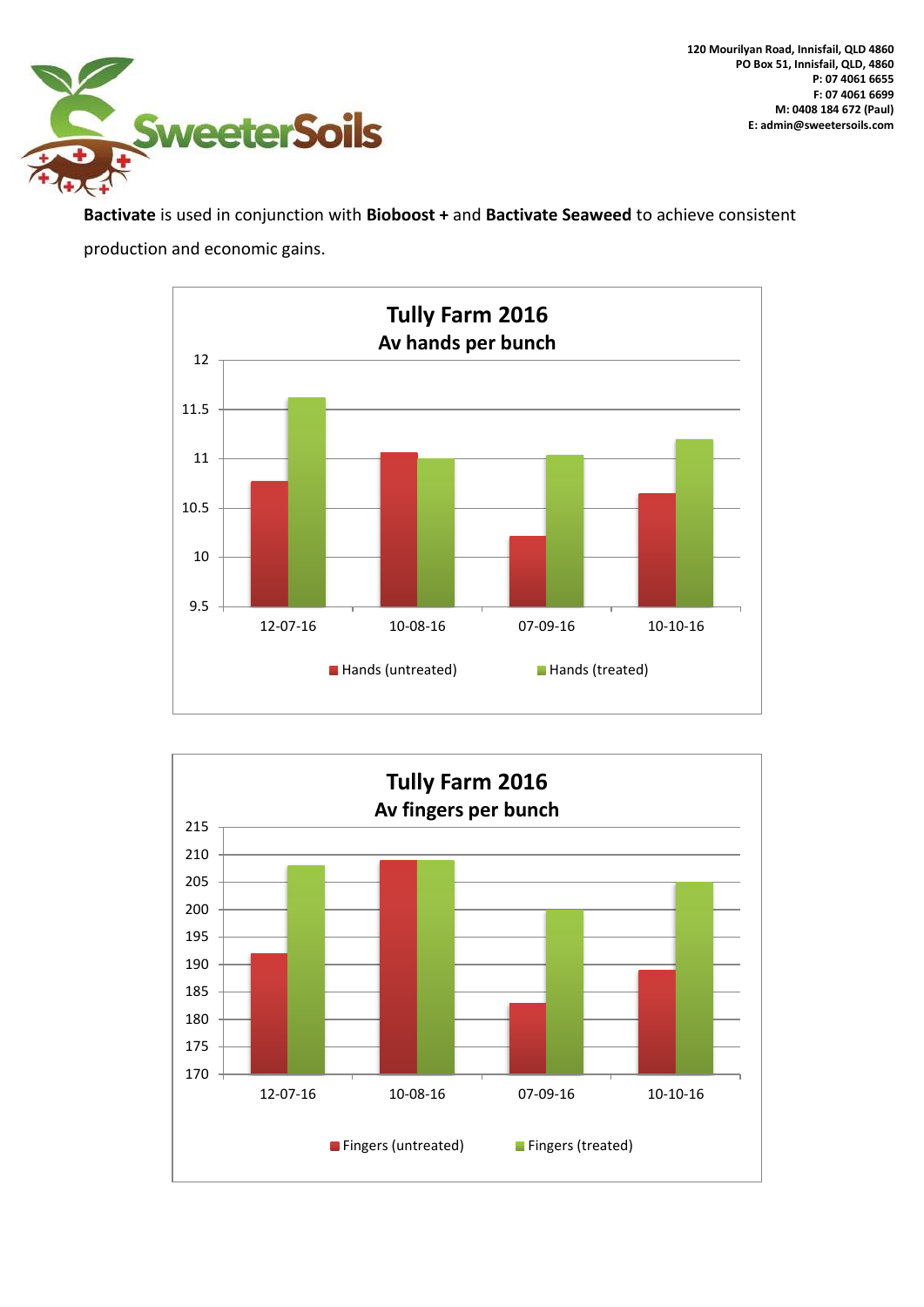

**+ A number of Cavendish Banana blocks that contained high levels of Burrowing Nematode have** 

been treated with **Bactivate** as well as **Bioboost +** and **Bactivate Seaweed**.

*"Initially we applied Bactivate to try and manage nematode issues; 6 months later we saw reduced nematode infection levels; as well as noticing the trees had thicker, deeper roots with a mass of feeder roots. The trees were also more vigorous and deeper set in the soil, as well as an increased bunch size"*

Dean Sinton (Martyville Banana farmer)

The graphs below demonstrate that burrowing nematode levels reduced markedly following Bactivate applications.

### **BURROWING NEMATODE DYNAMICS IN CAVENDISH BANANAS UNDER BACTIVATE® PROGRAM**

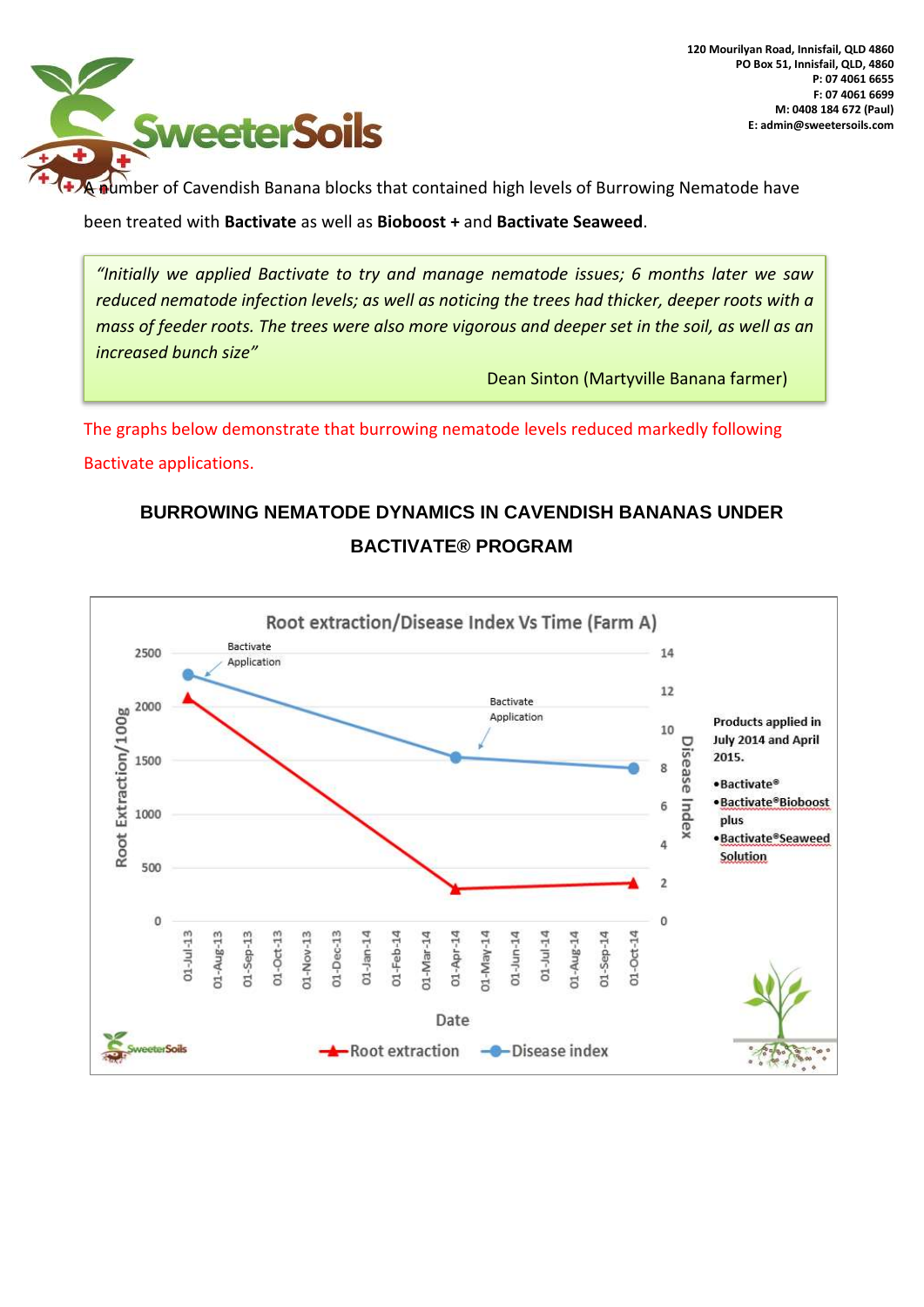



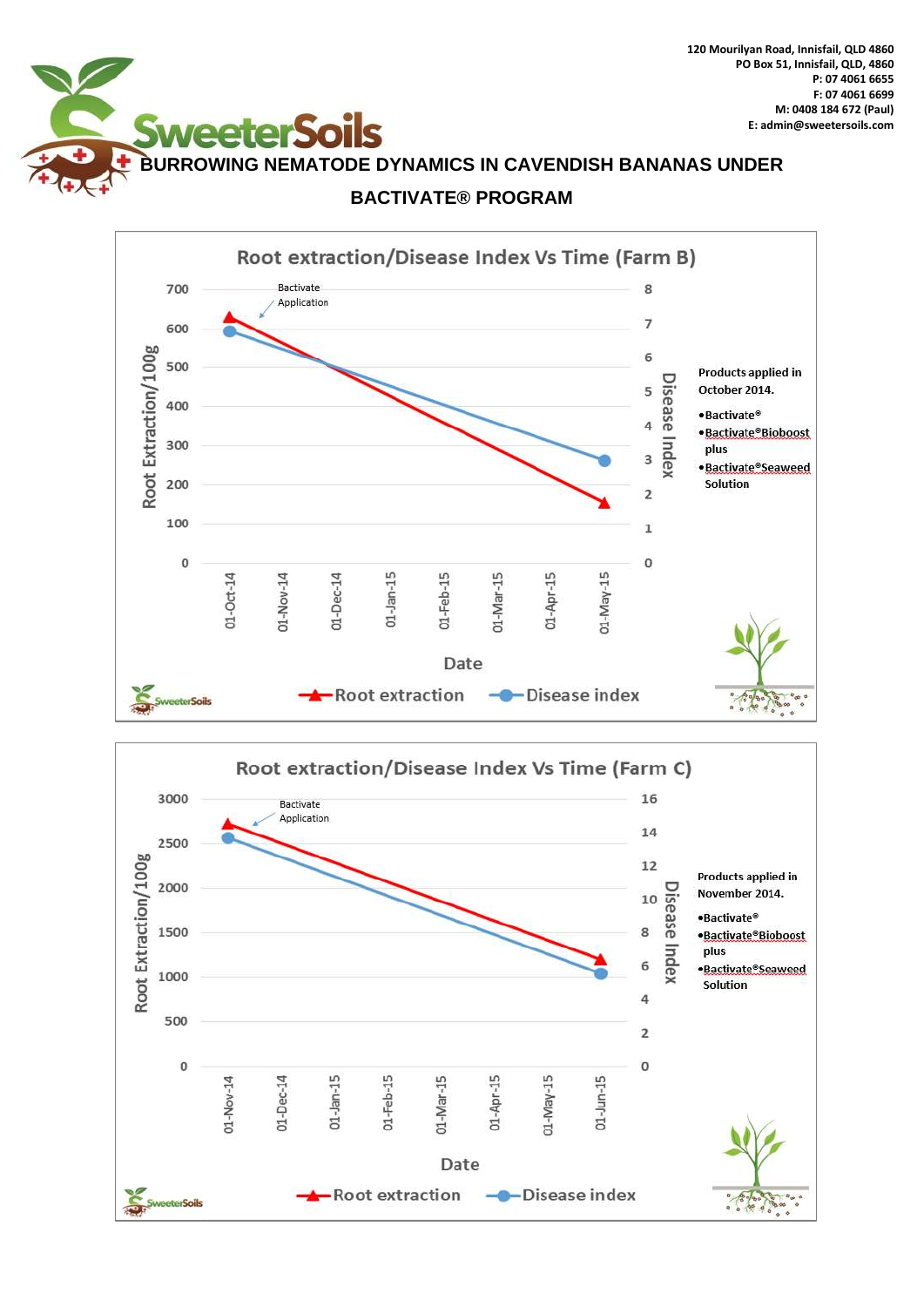

A number of Cavendish Banana blocks that have historically suffered from soil diseases such as *Erwinia* have been treated with **Bactivate** products. The results have been excellent as stated by Mr Rohan Collins, Laurelgold Pty Ltd, Nerada.

Rohan noticed the *Erwinia* issues had completely disappeared; trees on the block would often only last 3 years before being needed to be ploughed out and replanted. Rohan commented *"Some of the areas of the farm were notorious for Erwinia (corm rot) problems. Since using the Sweeter Soils approach, I haven't had a single tree with symptoms."*

Rohan Collins, Laurelgold Pty Ltd

### **BACTIVATE IN CAVENDISH PLANT**

Applying **Bactivate** as well as **Bioboost +** and **Bactivate Seaweed** at planting has resulted in major increases in tree and bunch size. The following ratoon is also more advanced, yielding larger bunches.

Plant bunches on average have 1 extra harvestable hand. The bunch and fruit shape is more like a ratoon bunch – they cannot tell the difference between plant and ratoon bunches in the packing shed!

Bunches from untreated plant Plant treated with Bactivate



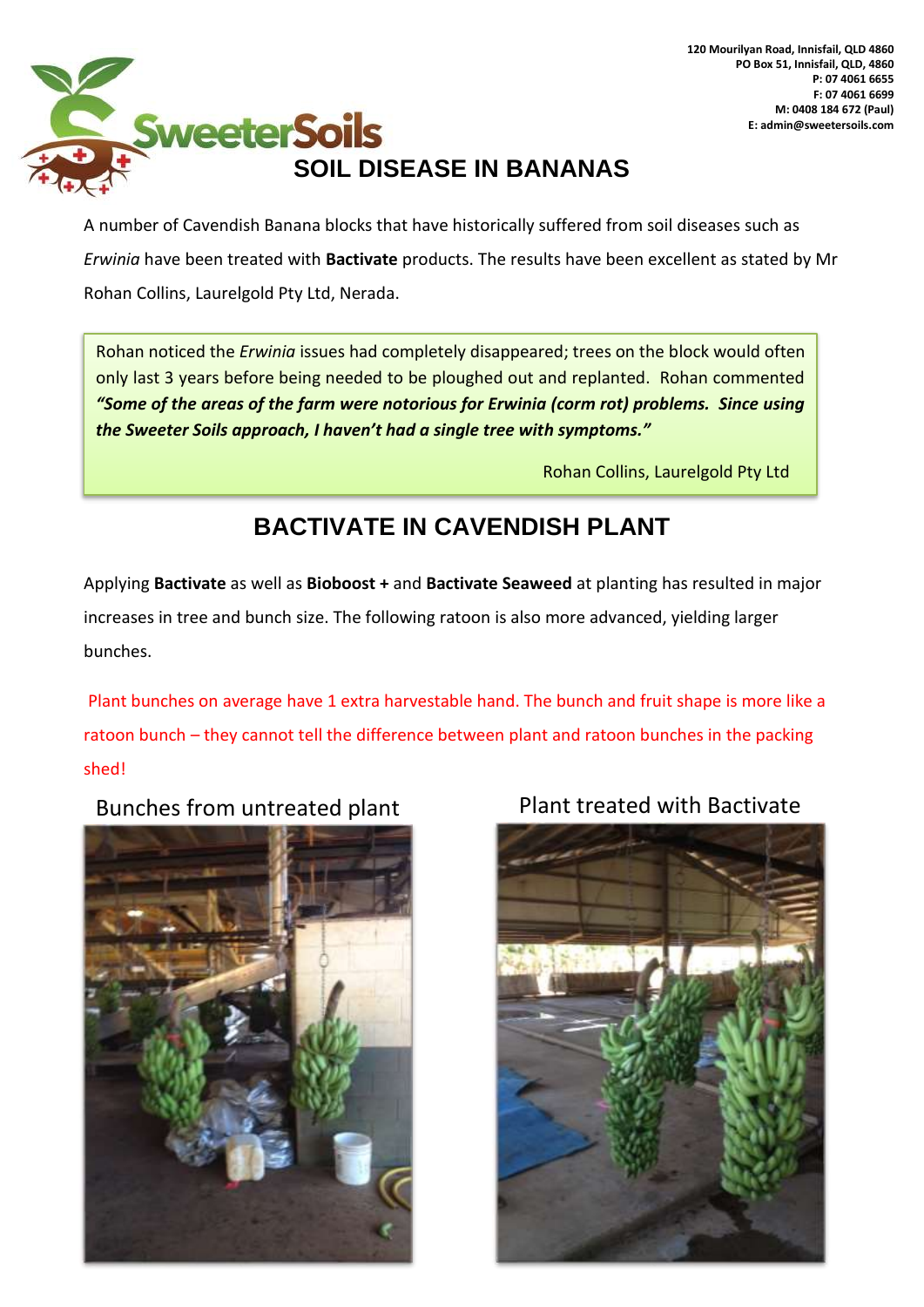

*"With the help of Sweeter Soil, I was able to achieve a remarkable plant crop the likes of which I have not seen for 30 years. I have had to redesign and strengthen my packing system to cope with the bigger bunches."*

Rohan Collins, Laurelgold Pty Ltd

*"We have been using Bactivate and Bioboost Plus in our plantings for the last four years. The Plant bunches are bigger, and the bunch and fruit shape are like ratoons. They cannot tell the difference in the packing shed.*

*Our 1st Ratoons are bigger and better as well."* 

Vince and Anthony Cavallaro, Cavallaro Farming, Upper Daradgee